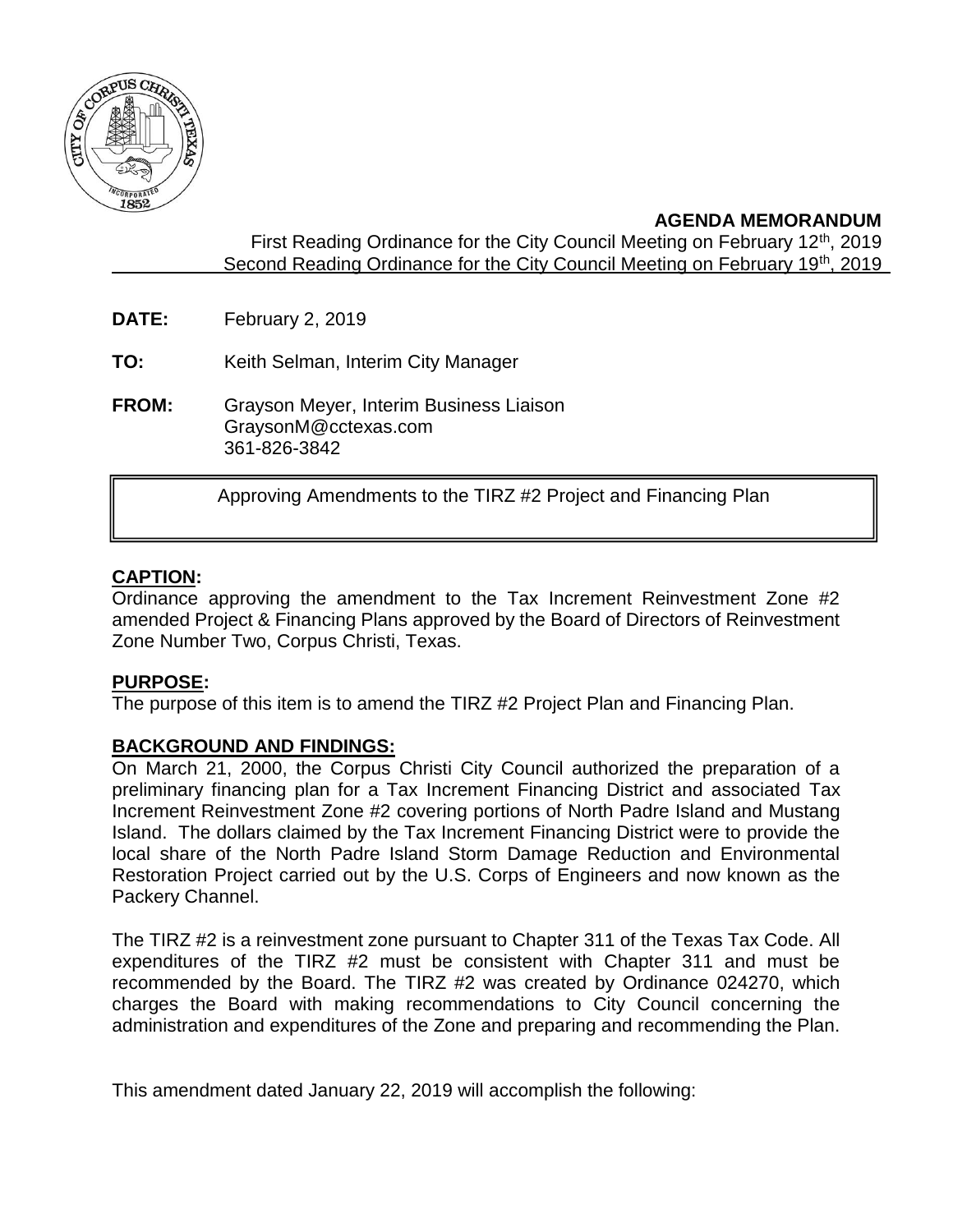- 1. **Project #10 – Packery Channel Dredging and Beach Nourishment**-Requesting authorization to expend up to \$350,000 for the estimated design costs of Packery Channel dredging and beach nourishment of approximately 300,000 cubic yards of sand. Dredging is estimated to be needed in the Winter of 2020, but will be determined by results of annual study of channel.
- 2. **Project #14- Periodic Survey of Channel Conditions and Shoreline**-Requesting authorization to expend up to \$286,000 for the following:
	- a. \$54,000 for Packery Channel Monitoring Project (abbreviated bathymetric channel survey by Texas A&M University Corpus Christi). Work Complete.
	- b. \$27,000 a Packery Channel Monitoring Program Review for Mott **McDonald**
	- c. \$205,000 for Annual Full Survey (Peak Summer) by Texas A&M University Corpus Christi.

No budget amendment is required. Funding levels are currently sufficient to support these expenditures. TIRZ 2 Board approved this item on January 22<sup>nd</sup>, 2019.

## **ALTERNATIVES:**

Deny project plan amendments.

#### **OTHER CONSIDERATIONS:**

Not Applicable

#### **CONFORMITY TO CITY POLICY:**

Conforms to City Policy

#### **EMERGENCY / NON-EMERGENCY:**

Not Applicable

#### **DEPARTMENTAL CLEARANCES:**

Legal **Finance** 

#### **FINANCIAL IMPACT:**

| $\Box$ Operating | $\Box$ Revenue | $\Box$ Capital | x Not applicable |  |
|------------------|----------------|----------------|------------------|--|
| Fieral Voar:     |                |                |                  |  |

 $\overline{\phantom{0}}$ 

| <b>Fiscal Year:</b>   |                     |                     |               |
|-----------------------|---------------------|---------------------|---------------|
| 2018 - 2019           | <b>Current Year</b> | <b>Future Years</b> | <b>Totals</b> |
| Line Item Budget      |                     |                     |               |
| Encumbered / Expended |                     |                     |               |
| Amount                |                     |                     |               |
| This item             |                     |                     |               |
| <b>Balance</b>        |                     |                     |               |
|                       |                     |                     |               |

Fund: